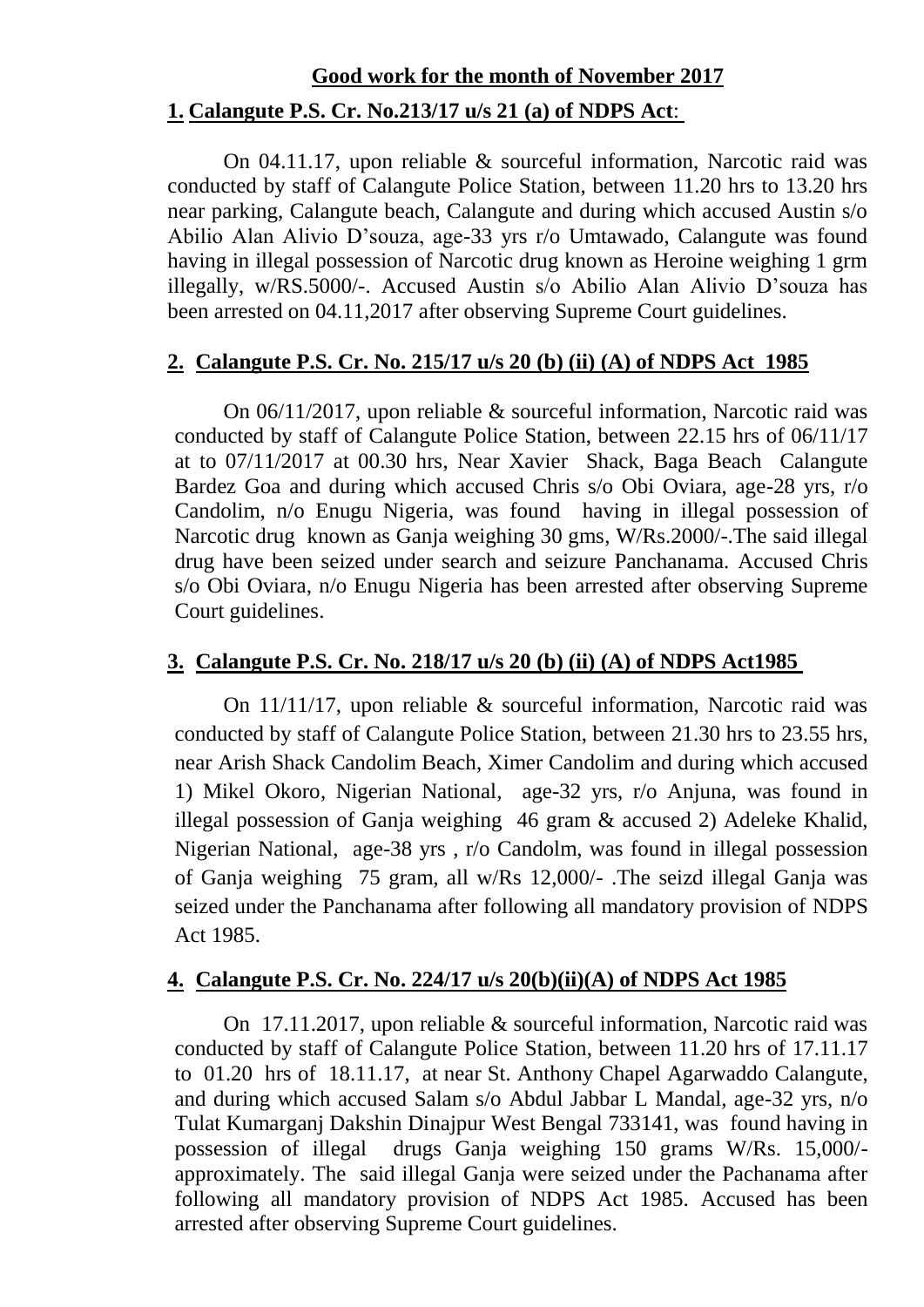### **5. Calangute P.S. Cr. No. 235/17 u/s 20(b)(ii)(A) & 22(C) of NDPS Act**

.

On 27.11.17, upon reliable & sourceful information, Narcotic raid was conducted by staff of Calangute Police Station, between 04.00 hrs to 07.00 hrs Nr. Dolphin Circle, Naikawaddo, Calangute and caught red handed person namely Mr. Christopher Onuigbo, age-28 yrs, Nigerian National with an illegal possession of 0.24 grms of LSD papers and 230 grms of Ganja all w/RS.1, 05,000/- approximately. Accused has been arrested after observing Supreme Court guidelines.

## **6. Calangute P.S. Cr. No. 228/17 u/s 370 IPC & sec 3, 4, 5 & 7 of Immoral Traffic (Prevantion) Act 1956**.

On 21/11/17, upon reliable & sourceful information, raid was conducted by staff of Calangute Police Station, between 21.10 hrs to 23.20 hrs, at Room No. 303 & 304 situated at Rivasa Resort, Umtawaddo, Calangute & during the raid, victim girl (name), r/o Maharastra was rescued who was procured by accused person namely Mr. Rehan Qureshi, age-33 yrs, n/o Palghar, Maharastra & had supplied the victim girls to the accused customer namely Mr. Chandan Kumar Ray, age- 37 yrs , n/o Goregao West Mumbai, in the Room No.303 situated Rivasa Resort, Umtawaddo, Calangute for the purpose of prostitution in the vicinity of Public place. The accused pimp namely Mr. Rehan Qureshi was found living on the earnings of prostitution . Accused pimp & accused customer are place under arrest on 22.11.17 at 00.25 hrs. Rescued Victim girl lodge in Apna Ghar Merces.

### **7. Anjuna PS Cr. No. 115/2017 U/s. 370 r/w 34 IPC and Sec. 4 & 5 of ITP Act**

On 21.11.2017, upon reliable & sourceful information, raid was conducted by staff of Anjuna Police Station, between 14.45 hrs to 16.00 hrs, at Near Hotel Goan Darbar, Vagator, Bardez Goa and caught red handed one Mr. Somnath S/o Nangappa Sahapurkar, age 28 yrs r/o Ghanibel, Tel- Khanapur, Belgavi Karnataka, who had come to deliver Victim Girl (Name), Russian National at present r/o Panaji by his car bearing no. GA-07-K-6960 to prospective male customer and Victim Girl (Name) r/o Uttar Pradesh at present r/o Bardez Goa was procured and sent by accused Mr. Rocky (full name and address not known)for carrying out prostitution activities at Vagator. Upon the statement of the victims it was revealed that, the accused persons were living on the earnings of the victims and also they found human trafficking and forcing the victims for prostitution. The victim girls have been rescued. Accused Mr. Somnath S/o Nangappa Sahapurkar, age 28 yrs r/o Ghanibel, Tel- Khanapur, Belgavi Karnataka is arrested at 16.40 hrs on 21.11.2017.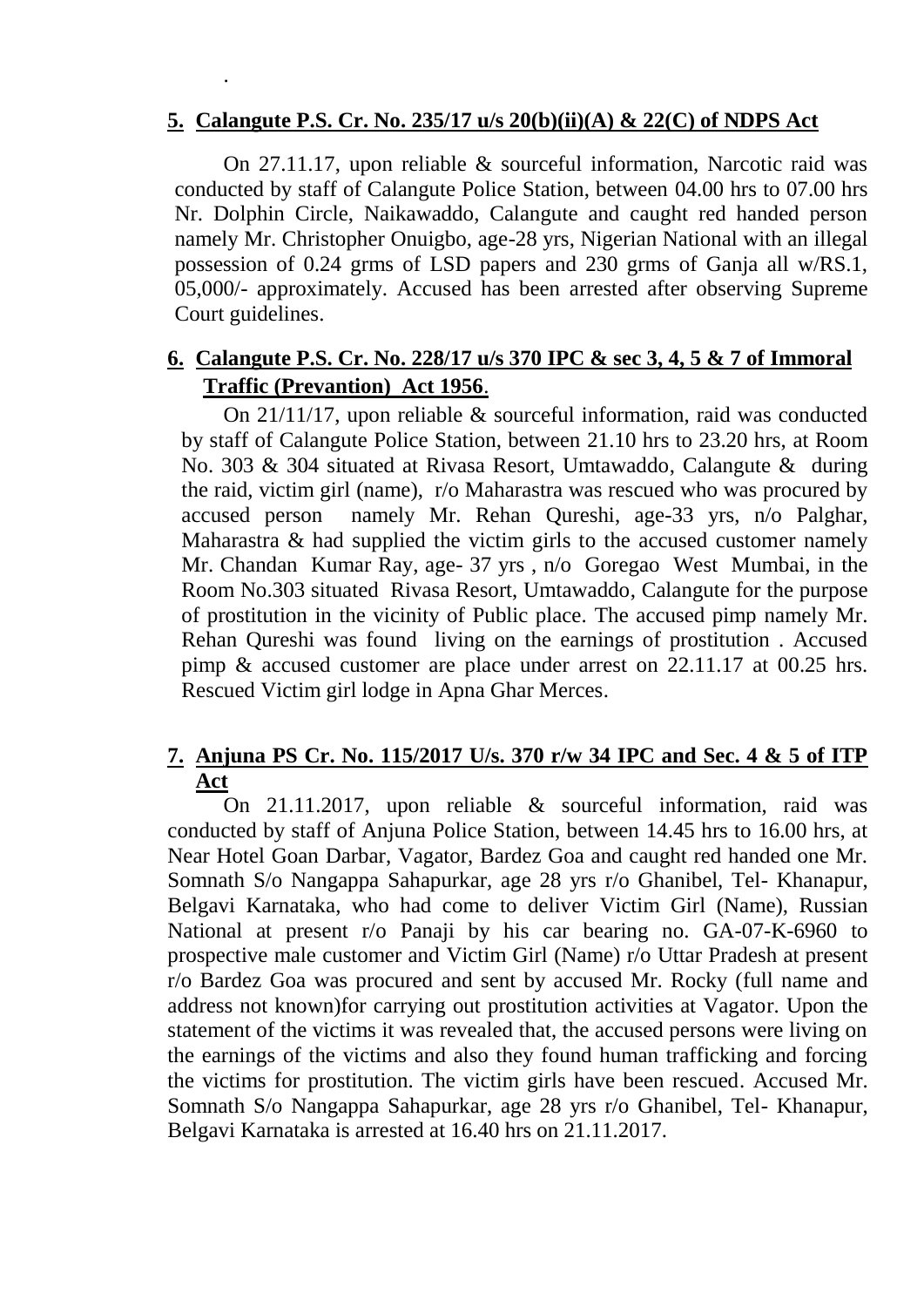# **8. Anjuna PS Cr. No. 116/2017 U/s. 370 r/w 34 IPC and Sec. 4 & 5 of ITP Act**

On 21.11.2017, upon reliable & sourceful information, raid was conducted by staff of Anjuna Police Station, between 17.45 hrs to 19.00 hrs, at Near Hotel Goan Darbar, Vagator, Bardez Goa and caught red handed one Mr. Vijay S/o Chidanand Matpati, age 27 yrs r/o C/o Bharat, near Sequerim bus stop, Sequerim, Bardez Goa n/o Terwad, Gangapur, Kurundwad, Tal- Shirol, Kolhapur, Maharashtra, who came to deliver the Victim Girl (Name) Candolim, Bardez Goa n/o Maharashtra, who was procured by Mrs. Sweety (full name and address not known) and Mr. Sadanand s/o Mansingh Jadhav, age 23 yrs r/o Navin Aradi, Candolim, Bardez Goa n/o Karnataka who came to deliver Victim Girl (Name) age 26 yrs , New Delhi currently staying at South Delhi .Upon the statement of the victims it was revealed that, the accused persons were living on the earnings of the victims and also they found human trafficking and forcing the victims for prostitution. The victim girls have been rescued . Accused (1) Mr. Vijay S/o Chidanand Matpati, age 27 yrs r/o C/o Bharat, near Sequerim bus stop, Sequerim, Bardez Goa n/o Terwad, Gangapur, Kurundwad, Tal- Shirol, Kolhapur, Maharashtra (2) Mr. Sadanand s/o MansinghJadhav, age 23 yrs r/o NavinAradi, Candolim, Bardez Goa n/o Vill-Malighand, Tal- Baswant, Dist- Bikapur, Karnataka are arrested on 21.11.2017.

# **9. Mapusa PS Cr. No. 391/17 u/s 20(b) (ii) (A) of NDPS Act.**

On 23.11.17, upon reliable & sourceful information, raid was conducted by staff of Mapusa Police Station, between 23.20 hrs of 23.11.17 to 01.05 hrs. of 24.11.17 at NR St. Joseph Chapel Ansabhat Mapusa Bardez Goa and during which accused person Shrawan Sanjay Bhagat, age 19 yrs. r/o H No 15/D/B/A Sacol wado Bastora Bardez Goa, was caught red handed for having found in an illegal possession of 348 grams of Grass like substance suspected to be ganja W/Rs 35,000/- approx. and same has been attached under the panchanama.

### **10.Mapusa PS Cr. No 371/17 u/s 379 IPC**

On 06.11.17 at 16.00 hrs, Netividade @ Rita Britto w/o Samson Jacob Britto r/o H No FN. GF-2 Nr Govt. Primary School Canca Verla Bardez Goa lodged the complaint to the effect that on between 28.10.17 after 20.00 hrs. to 29.10.17 after 11.00 hrs, at Nr H No FN. GF-2 Nr Govt. Primary School Canca Verla Bardez Goa, some unknown person stole away complainant white color Honda Activa Scooter bearing No GA-03-S-7879 W/Rs 25000/- which was parked by the complainant in an open parking place.

During the course of investigation, accused 1 Arjun s/o Shrikant Insulkar, 22yrs, r/o Guirim arrested on 06.11.17 & accused 2) Rahul s/o Ramesh Palled, 18yrs, r/o h.No.344, Pintovaddo Verla Parra arrested on 07.11.17 and vehicle has been recovered.